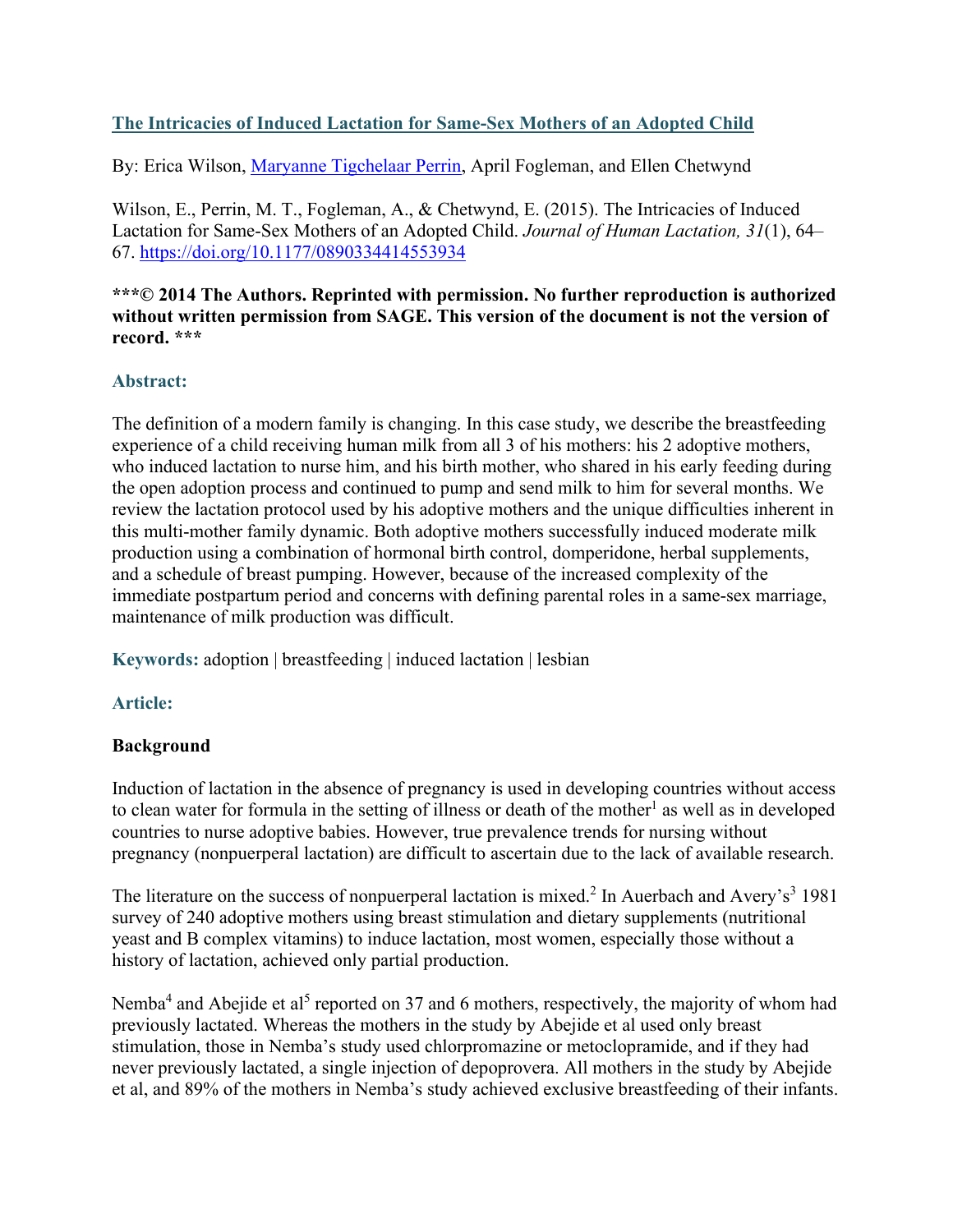In contrast, Banapurmath et al<sup>6</sup> studied 10 mothers who had previously lactated. After 2 weeks of breast stimulation and metaclopramide, 20% had achieved full lactation, 30% partial lactation, and 50% did not lactate. Finally, Thearle and Weissenberger<sup>7</sup> reported partial lactation in 6 mothers without previous lactation.

Szucs et al<sup>8</sup> presented an interesting case report of exclusive breastfeeding of adopted premature twins. The mother, who had never previously nursed an infant, induced lactation using oral contraceptive pills, domperidone, fenugreek, and blessed thistle, combined with breast massage and pumping. At birth, the adoptive mother was producing 700 mL per day and was able to exclusively breastfeed both babies. In the remaining case studies, although most mothers successfully induced lactation, a few who had not previously lactated were able to exclusively breastfeed their babies. $9-14$ 

### **Case Report**

We followed the lactation induction and breastfeeding experience of a lesbian couple as they initiated milk production to share in nursing their adoptive son, who came to them through a process of open adoption. The women's ages were 38 (A) and 46 (B) with body mass indexes of 22.5 and 20.5, respectively. Neither had a history of pregnancy or lactation. The couple decided to use a combination of hormone therapy, domperidone, herbal supplements, and breast stimulation after discussing their options with their primary care providers and their International Board Certified Lactation Consultant (IBCLC). They chose domperidone instead of metoclopramide because of A's father's history of hospitalization due to an adverse reaction to metoclopramide. Prior to the birth of the baby, both women pumped a minimum of 15 minutes, 4 times a day using an electric hospital-grade pump.



**Figure 1.** Daily Milk Production by Day of Pumping, prior to the Birth of the Baby. Pumping occurred for at least 15 minutes, a minimum of 4 times a day.

Starting 3 months before their baby's due date, A took drospirenone/ethinyl estradiol, 3 mg/0.03 mg for 8 weeks. After her last dose, she began pumping and drinking herbal tea that included fenugreek. Although A had originally decided not to use domperidone, on the fifth day of pumping she began taking it because B, who was using domperidone, was noticing drops of milk. On the twelfth day of pumping, she began seeing drops of milk from both breasts. The milk was thin and white and had the appearance of mature milk rather than colostrum. Three days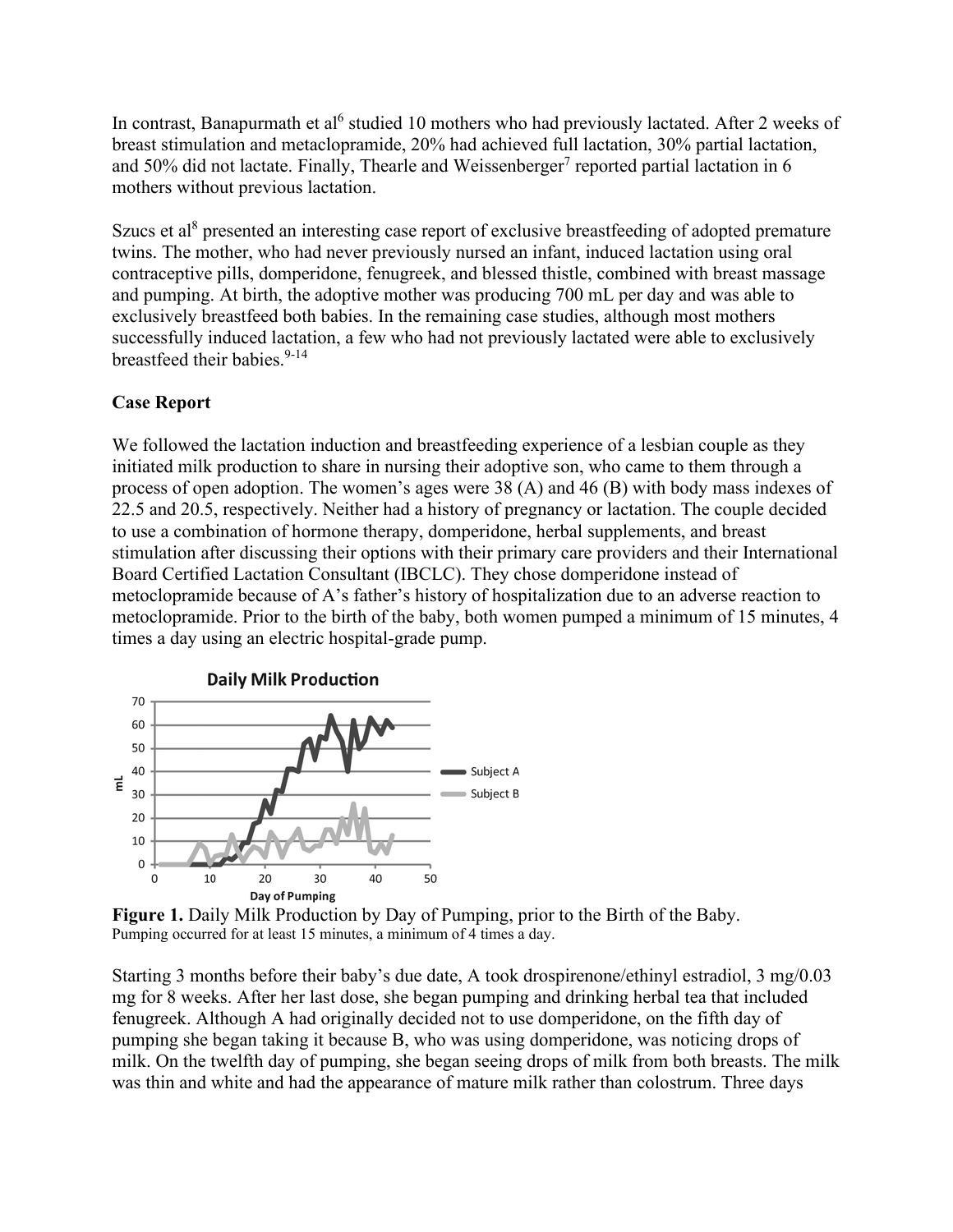after milk production began, she produced 3 mL/day, which increased steadily to a maximum of 64 mL/day (Figure 1).

Starting 2.5 months before their baby's due date, B took ethynodiol diacetate/ethinyl estradiol, 1 mg/35 mcg for 6 weeks. On the third week of birth control, she initiated domperidone, and on the fifth week, she began drinking the same herbal tea with fenugreek and taking 2 malunggay (*moringa oleifera*, a tree leaf used as a galactogogue<sup>15</sup>) pills  $\overline{3}$  times a day. After stopping the birth control pills, she pumped 4 to 5 times per day. On the second day, she began to see drops of white milk. After 7 days, her daily production was 4 mL. The amount of milk she produced fluctuated greatly, ranging from 1.5 to 26 mL/day (Figure 1).

The baby was born at term via a spontaneous vaginal delivery. He weighed 3.8 kg (70th percentile). After the baby was born, both mothers stayed with the birth family for 10 days. During this time, both adoptive mothers as well as the birth mother nursed the baby. Both adoptive mothers continued their medications and herbal supplements but found it difficult to maintain their pumping regimen while at the birth mother's house and consistently pumped only once a day. The baby had a preference for A's left breast over her right, either of B's, or the birth mother's, and as a result, it was this breast that received the most stimulation. Despite the adoptive mothers' anxiety about demonstrating that they could comfort and care for the baby, which resulted in decreased pumping frequency and nursing the baby primarily on the breast he preferred, they felt that the nursing helped them bond with the infant and increased the comfort of the birth mother in giving the baby up for adoption.

Once home, both adoptive mothers nursed using a supplementer made by the midwife out of a bottle with a neonatal nasogastric tube inserted through the nipple. Supplements were a combination of cows' milk formula, breast milk pumped by the birth mother and shipped for several months after the birth, and breast milk donated by friends. Neither mother pumped since they were putting their son to breast, trading back and forth with each feeding. They tried using a commercially available supplementer rather than the constructed supplementer but found they preferred the more rapid flow of the larger tube, even though they had to take the tube in and out of their son's mouth while he was nursing to regulate the flow. When possible, the mothers weighed the baby before and after feedings, with the largest recorded feeding being 14 mL from his favorite breast. A's right breast and both of B's breasts transferred very little milk once they were nursing.

Although both women felt that breastfeeding was important for bonding, producing milk was more important to A than to B. The couple discussed A doing the majority of the feedings in order to maximize their potential milk production; however, they decided against this due to the disequilibrium it would introduce into their shared feeding responsibilities. In addition, B enjoyed using the supplementer for bonding and comforting the baby.

At 1 month, the baby weighed 4.7 kg (66th percentile). At this time, A began to pump 1 to 2 times a day, but after a month, milk production had not changed appreciably. Both mothers continued to nurse for 4 months and, after returning to work, nursed at night until the baby was 7 months old. Both mothers felt that, although they had not produced as much milk as they had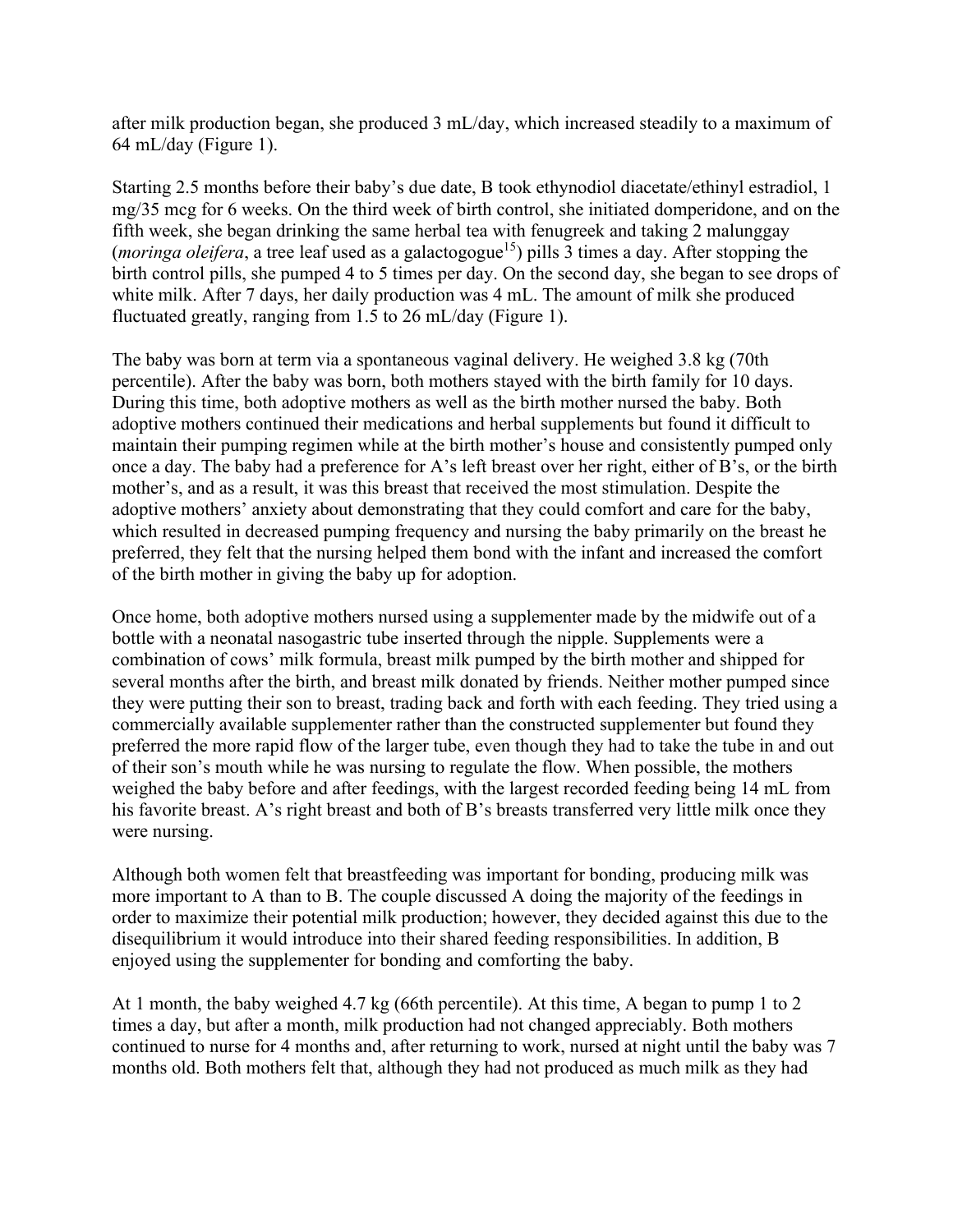hoped, the experience of nursing their infant had been worthwhile. Ethical approval for this study was obtained from the institutional review board of the University of Alabama at Birmingham.

#### **Discussion**

This case demonstrates the first published example of a lesbian couple in which both mothers induced lactation in order to breastfeed their adopted infant. With increasing social acceptance of same-sex relationships, the proportion of same-sex adoptions in the United States is increasing. Between 2000 and 2009, the number of same-sex adoptions in the United States doubled, and lesbian and bisexual women are considering and pursuing adoption at rates higher than heterosexual couples.<sup>16</sup> These women cross socioeconomic, geographic, and racial lines and have historically had poorer access to and utilization of health care due to a combination of social, economic, and political factors, including difficulties in accessing culturally competent care.<sup>17</sup> An increase in adoptions combined with an increased emphasis on breastfeeding is likely to result in rising numbers of women in same-sex relationships considering inducing lactation to feed an adoptive baby.

Health care providers advising women inducing lactation should remain open and attentive to the myriad arrangements that may present themselves during counseling. In this case, the dynamic of 3 nursing mothers during the first week postpartum likely contributed to the decrease in milk production. Given the highly variable success rates in levels of milk production, the non-nutritive benefits<sup>3</sup> are as important to emphasize as the nutritive reasons for nursing an adoptive baby, while not disregarding interventions that may help improve milk production.

For same-sex couples inducing lactation, the duplication of biologically defined roles intrinsic to nursing shared between multiple mothers introduces unique physical considerations, such as the lack of full breast stimulation. In addition, the adoption process for a same-sex couple can introduce unique demands and anxieties because of continued discriminatory practices or policies that exist in some states or agencies. Careful attention to these particular circumstances is necessary when counseling same-sex couples when they choose to relactate or induce lactation. Women should be counseled in the nutritive and non-nutritive benefits of breastfeeding, and the personal priorities of each mother should be addressed individually and with an awareness of the possible effect that different family configurations and open adoption situations can have on milk production.

### **Conclusion**

There is a unique complexity to initiating and maintaining lactation when breastfeeding tasks are shared among multiple women. This case explores the unique counseling considerations necessary when more than 1 mother is lactating for a single child.

**Acknowledgements.** The authors would like to acknowledge Dr Marsha Daniell at the Department of Family Medicine, UAB School of Medicine–Huntsville, for her support of this research, as well as our study participants for their enthusiasm and cooperation.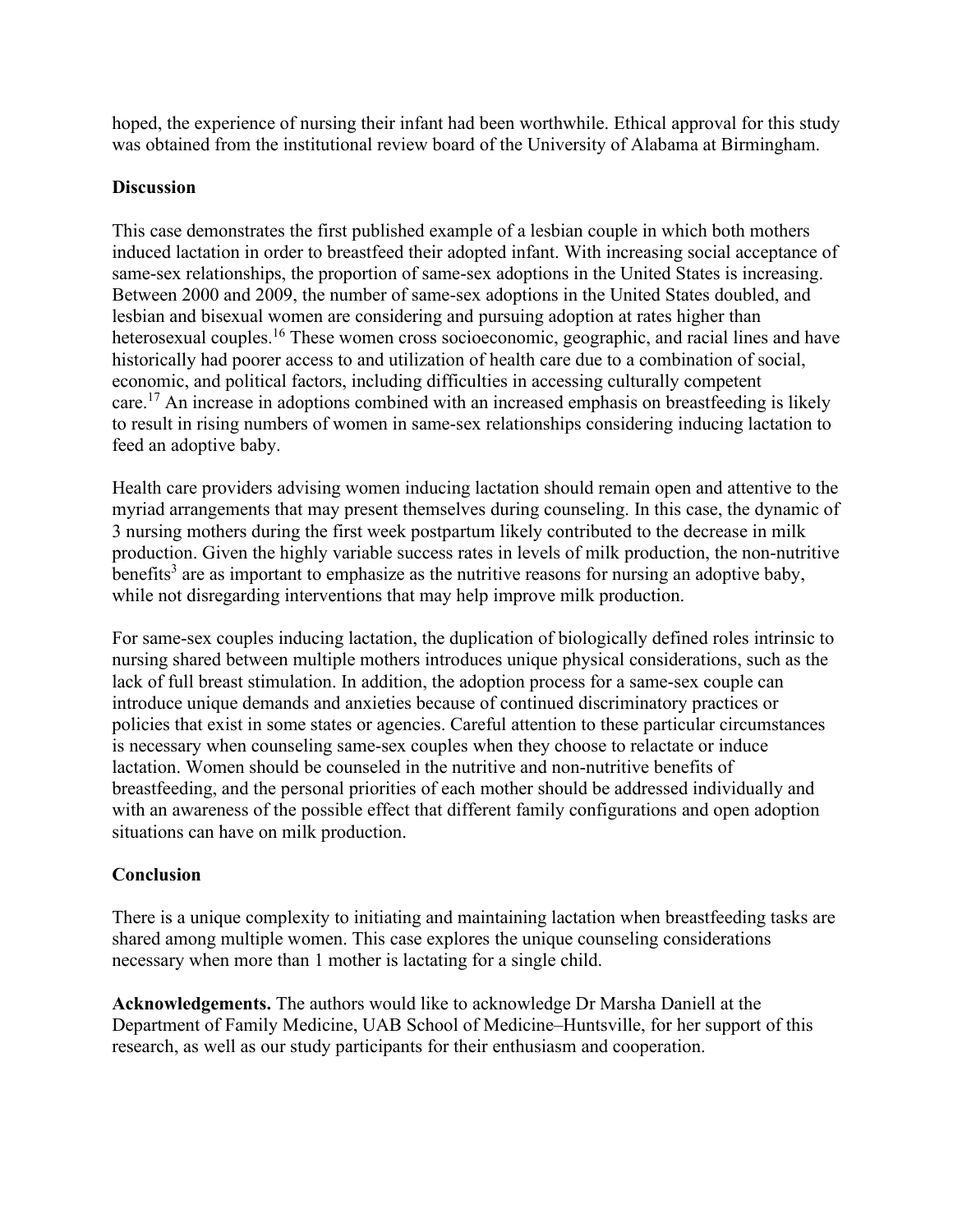**Authors' Note.** At the time of the research, Erica Wilson was a medical student at the University of Alabama School of Medicine. She is currently a PGY1 at the Mountain Area Health Education Center Family Medicine Residency in Asheville, North Carolina.

**Declaration of Conflicting Interests.** The authors declared no potential conflicts of interest with respect to the research, authorship, and/or publication of this article.

**Funding.** The authors received no financial support for the research, authorship, and/or publication of this article.

# **References**

1. Ogunlesi, TA, Adekanmbi, FA, Fetuga, BM, Ogundeyi, MM. Non-puerperal induced lactation: an infant feeding option in paediatric HIV/AIDS in tropical Africa. J Child Health Care. 2008;12(3):241-248.

2. Bryant, CA . Nursing the adopted infant. J Am Board Fam Med. 2006;19(4):374-379.

3. Auerbach, KG, Avery, JL. Induced lactation. A study of adoptive nursing by 240 women. Am J Dis Child. 1981;135(4):340-343.

4. Nemba, K . Induced lactation: a study of 37 non-puerperal mothers. J Trop Pediatr. 1994;40(4):240-242.

5. Abejide, OR, Tadese, MA, Babajide, DE, Torimiro, SE, Davies-Adetugbo, AA, Makanjuola, RO. Non-puerperal induced lactation in a Nigerian community: case reports. Ann Trop Paediatr. 1997;17(2):109-114.

6. Banapurmath, CR, Banapurmath, S, Kesaree, N. Successful induced non-puerperal lactation in surrogate mothers. Indian J Pediatr. 1993;60(5):639-643.

7. Thearle, MJ, Weissenberger, R. Induced lactation in adoptive mothers. Aust N Z J Obstet Gynaecol. 1984;24(4):283-286.

8. Szucs, KA, Axline, SE, Rosenman, MB. Induced lactation and exclusive breast milk feeding of adopted premature twins. J Hum Lact. 2010;26(3):309-313.

9. Chaturvedi, P, Dubey, AP. Induced non-puerperal lactation. Indian J Pediatr. 1985;52(416):319-320.

10. Biervliet, FP, Maguiness, SD, Hay, DM, Killick, SR, Atkin, SL. Induction of lactation in the intended mother of a surrogate pregnancy: case report. Hum Reprod. 2001;16(3):581-583.

11. Cheales-Siebenaler, NJ . Induced lactation in an adoptive mother. J Hum Lact. 1999;15(1):41-43.